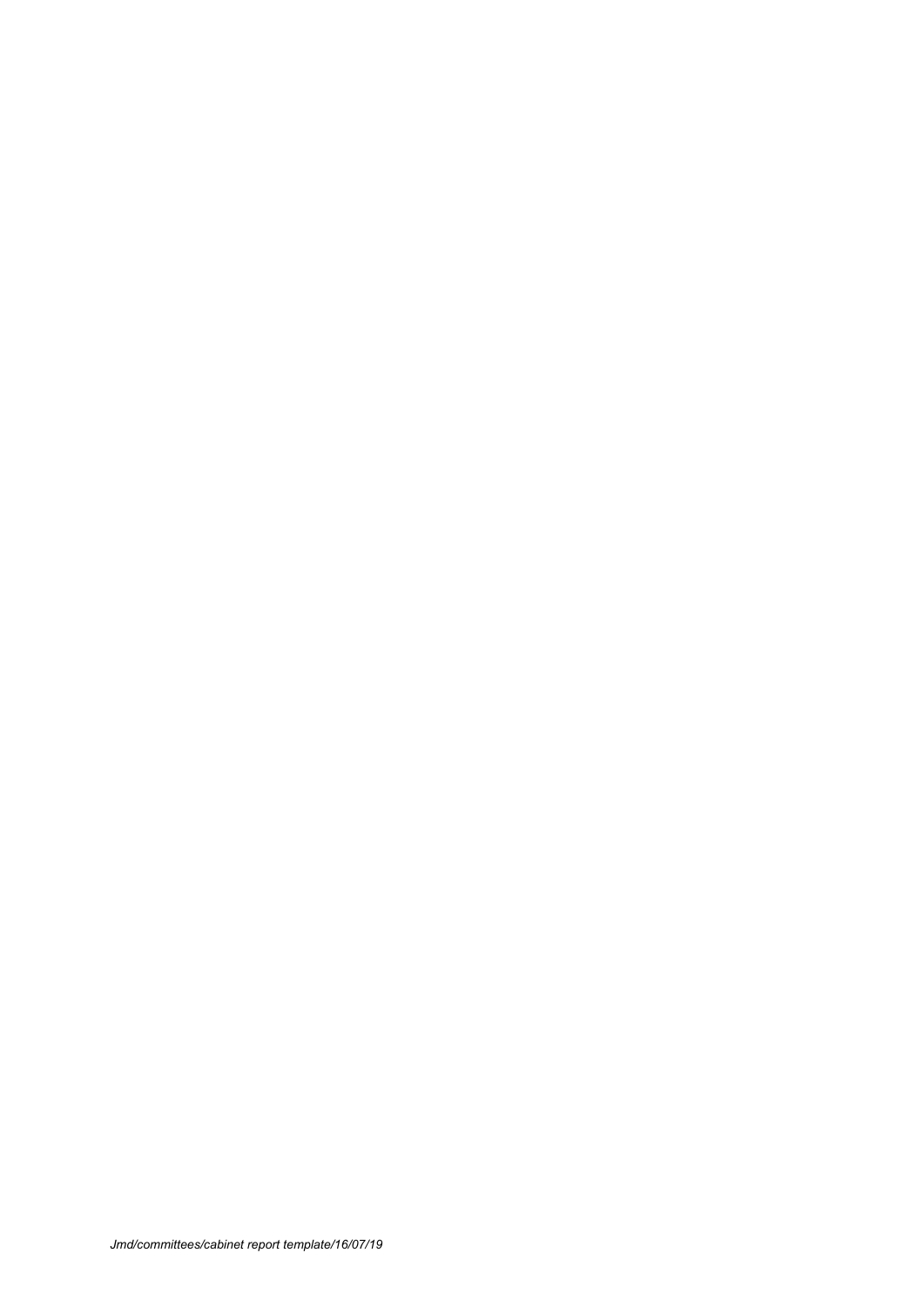### **3. Issues and Choices**

### **3.1Report Background**

- 3.1.1 The National Planning Policy Framework (NPPF) (February 2019) sets out a need to support strong, vibrant and healthy communities by ensuring that a sufficient number and range of homes can be provided to meet the needs of present and future generations. Paragraph 61 states that the size, type and tenure of housing needed for different groups in the community should be assessed and reflected in planning policies.
- 3.1.2 The draft submission Northampton Local Plan Part 2 sets out the housing requirements for Northampton to 2029 and Policy 14 Delivering Houses in Multiple Occupation will help manage the concentration and quality of HMOs more effectively. The West Northamptonshire Joint Core Strategy (WNJCS) also contains Policy H5 which relates to the management of existing housing stock. This includes allowing houses in multiple occupation (HMOs) where they would not adversely affect the character and amenity of existing residential areas.
- 3.1.3 In 2014, Northampton Borough Council adopted the Houses in Multiple Occupation Interim Planning Policy Statement (IPPS), which provided the principles for determining planning applications for HMOs. This IPPS was aimed at managing the quality and concentration of HMOs within the Borough. This SPD, if adopted, will replace the IPPS.
- 3.1.4 This draft Houses in Multiple Occupation SPD has been prepared to provide further and updated guidelines on the management of the concentration and quality of HMOs. It will provide guidance for property owners and developers as well as the Council's Development Management Team. New evidence, including a study prepared by Loughborough University on HMOs, which was used to inform the Local Plan Part 2, has also been used to inform the principles in this updated guidance. Once adopted, the Houses in Multiple Occupation SPD will be a material consideration in the determination of planning applications.

### **3.2 Issues**

- 3.2.1 Houses in multiple occupation provide a key role in offering accommodation for a wide range of people including students, key workers, those on low incomes and those who prefer to rent. In preparing the Northampton Local Plan Part 2, Loughborough University was commissioned to undertake a study on HMOs. There are three key findings from the evidence base prepared by Loughborough University.
- 3.2.2 First, there is an undersupply of HMOs in Northampton and the demand is likely to increase. Secondly, over concentrations of HMOs in some parts of Northampton have resulted in detrimental effects on the character of local communities and neighbourhoods. Finally, the relocation of the University of Northampton to its Waterside campus has shifted the geographical demand for HMOs to the town centre. However, the study concluded that the increase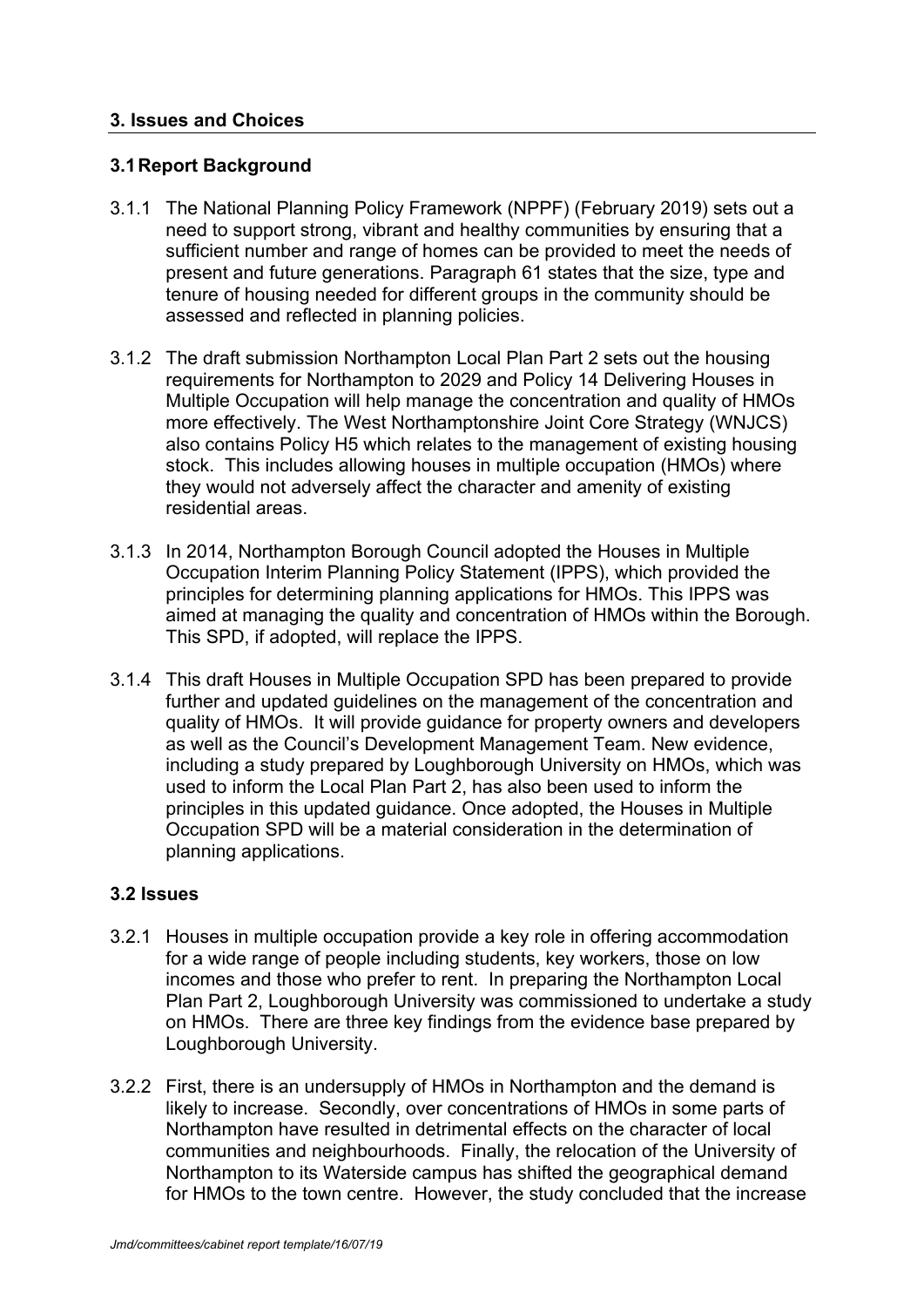is not tied just to students but also to young professionals, workers in temporary jobs and vulnerable social groups. Recommendations were provided in the study to address the key findings.

- 3.2.3 In preparing this SPD, the draft policy on HMO contained in the Submission Draft Northampton Local Plan Part 2 and the above evidence base from Loughborough University have been used to inform the formulation of key principles to guide those wishing to convert their properties into HMOs. It is also applicable to those wishing to build a purpose built HMO unit. Appeal decisions over the last 3 years (2016-2019) have also been interrogated to understand the effectiveness of the Interim Planning Policy Statement on HMOs (adopted 2014). This helped in formulating principles which will be tested more positively at planning appeals.
- 3.2.4 The three new principles have been set out in the SPD based on the evidence. Principle 1 provides a methodology to assess the concentration of existing HMOs and a threshold to allow new HMOs which will help manage the concentration of HMOs and impacts on neighbourhoods. The current threshold used by the Council (set out in the IPPS) is 15% of dwellings within a 50m radius of site. The most important impact of Principle 1 of the draft SPD is that it introduces a new and more stringent saturation threshold of 10% of dwellings within a 50 metre radius of the application site.
- 3.2.5 Principles 2 sets out amenity standards in terms of space standards, refuse, health and safety and layout, as well as the minimisation of flood risk in order to manage the quality of HMOs.
- 3.2.6 Principle 3 sets out the requirements for the provision of adequate parking for HMOs. This will ensure that there will be no unacceptable adverse impacts on on-street parking and highway safety in the vicinity.

### **3.3 Choices (Options)**

### **Option 1: Agree to the recommendation**

3.3.1 If Cabinet approves this Draft Houses in Multiple Occupation Supplementary Planning Document (SPD), the document can be released for consultation to residents, stakeholders and other interested parties for 8 weeks from 8 August to 3 October 2019. After this consultation, the Planning Policy team will consider the responses received and make any necessary changes to the document. The SPD will then be considered at Cabinet for adoption.

### **Option 2: Do not agree to the recommendation**

3.3.2 Cabinet has the option not to approve the draft Houses in Multiple Occupation SPD for consultation. The risk with this option is that there will be a continued reliance on the existing Interim Planning Policy Statement on HMOs which was adopted in 2014 when it comes to determining planning applications. This weight which can be attached to the Interim Statement will decrease over time as it becomes dated and it does not reflect the findings of the Loughborough University report, making it harder for the Council to manage the proliferation of HMOs effectively.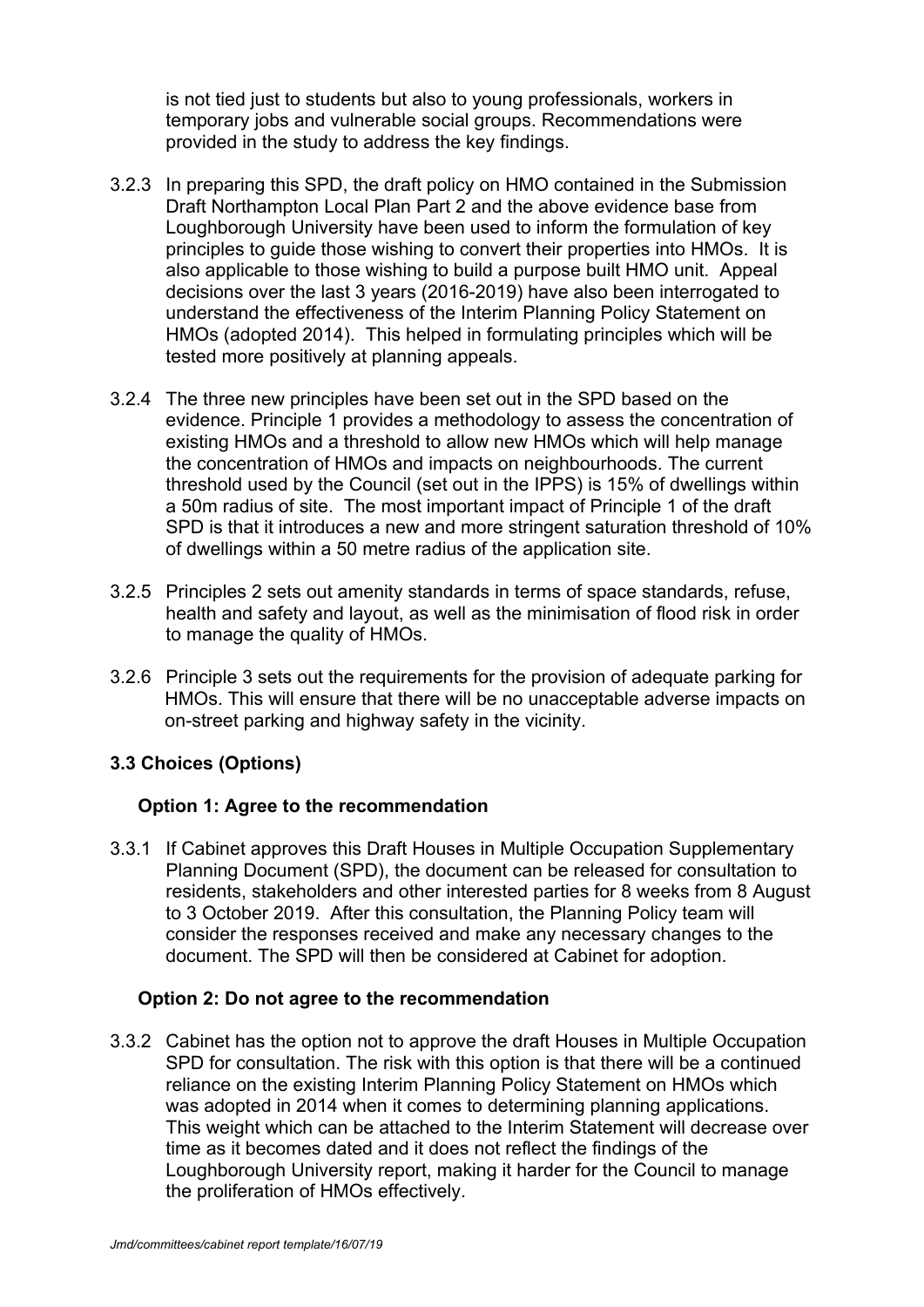# 4.1 **Policy**

4.1.1 The draft Houses in Multiple Occupation SPD will not introduce new policies. It seeks to amplify further Policy 14 of the Submission Draft Northampton Local Plan Part 2 and Policy H5 of the West Northamptonshire Joint Core Strategy.

# 4.2 **Resources and Risk**

4.2.1 Sufficient resources have been incorporated into the budget for 2019/20 to fund the remaining stages of the SPD preparation.

# 4.3 **Legal**

- 4.3.1 Supplementary Planning Documents provide additional guidance on matters covered by Development Plan Documents. They are not part of the statutory Development Plan, unlike Development Plan Documents. However, Supplementary Planning Documents form part of the Local Development Framework, and will be a material consideration in determining planning applications.
- 4.3.2 The Houses in Multiple Occupation SPD has been prepared in accordance with the provisions set out in the Planning and Compulsory Purchase Act 2004 and the Town and Country Planning (Local Planning) (England) Regulations 2012.

# **4.4 Equality and Health**

4.4.1 An Equalities Impact Assessment has recently been carried out for the draft Northampton Local Plan Part 2 (LPP2). As this SPD is being prepared to provide guidance to those involved in the management of the concentrations of HMOs, and does not propose new policies in addition to those included within the draft LPP2, the Equalities Impact Assessment undertaken for the draft LPP2 is also relevant for this SPD. The Equalities Impact Assessment is available at:

https://www.northampton.gov.uk/info/200205/planning for the future/1746/

# **4.5 Consultees (Internal and External)**

4.5.1 This draft SPD has been prepared in consultation with colleagues in Development Management and Private Sector Housing, as well as external parties such as Northamptonshire County Council and the Environment Agency.

### **4.6How the Proposals deliver Priority Outcomes**

4.6.1 The Houses in Multiple Occupation SPD will provide guidance to those involved in the delivery and management of HMOs in Northampton.